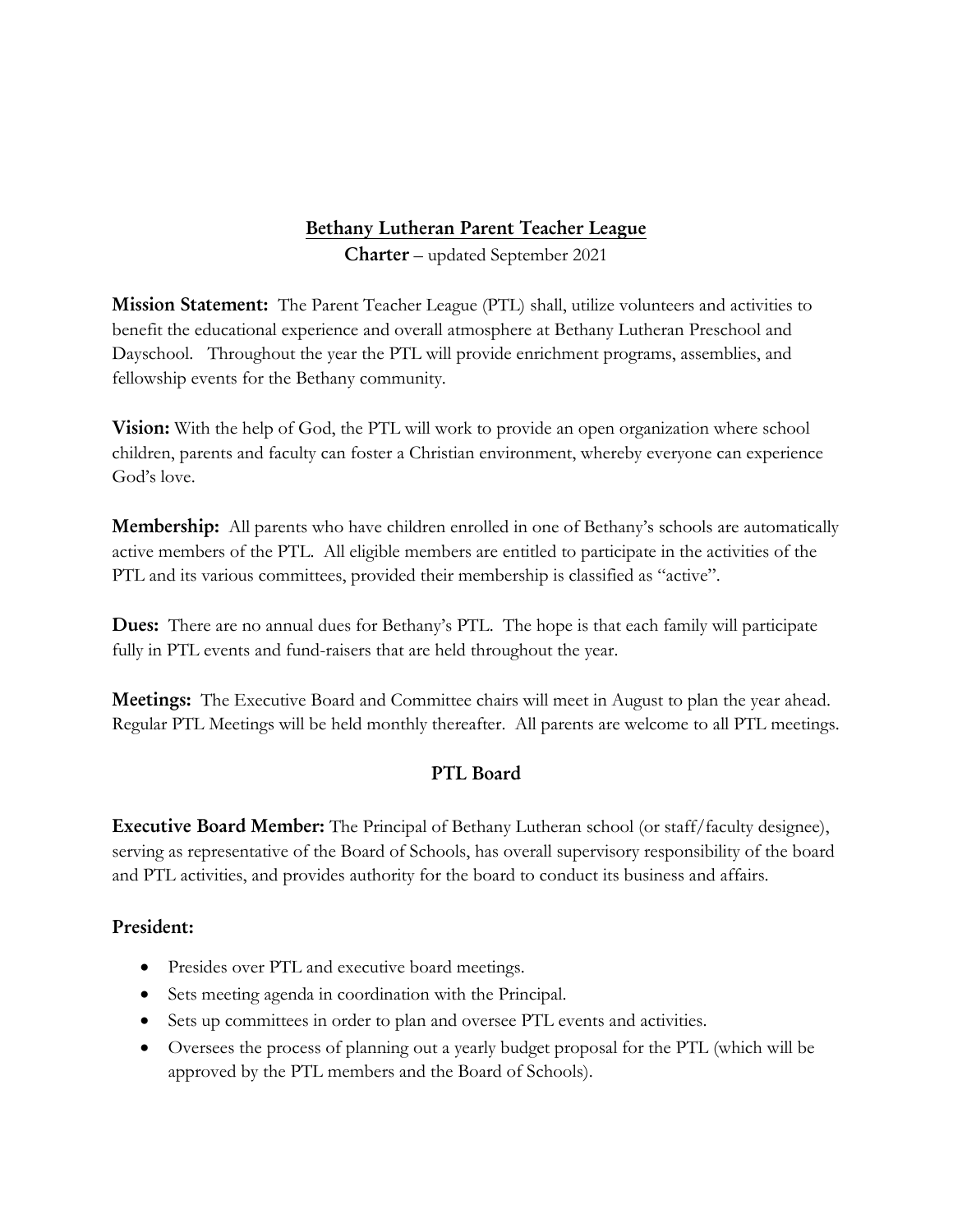#### **Vice President:**

- Acts as an aid to the president, and in his/her absence, performs his/her duties.
- Responsible for maintaining an updated list of traditional PTL events and/or responsibilities throughout the year – adding new events when appropriate and removing activities no longer necessary.

### **Treasurer:**

- Active member of Bethany Lutheran Church.
- Receives and has charge of all funds payable to the PTL and deposits them into the designated account.
- Disperses funds as authorized by the PTL and in collaboration with the principal and faculty representative.
- Keeps accurate records of disbursements and deposits and arrange regular audits of finances in coordination with Bethany's Board of Finance.
- Reconciles the bank account monthly, signs checks and secures a second signature from one of the approved signatories.
- Ensures that two Board members are present when money is collected and/or counted.

### **Secretary:**

- Keeps an accurate record of all meetings and provide summary reports to the principal and PTL Board.
- Keeps attendance at all meetings and prepares communication for ballots for upcoming executive board elections.

**Committee Chairpersons:** Committee Chairpersons do not need to be members of Bethany Lutheran Church. Committee chairpersons are encouraged to reach out to Bethany parents *outside* the PTL Board to form their committees.

- Jog-a-thon
- Pumpkin Patch Carnival
- Grandparent's Day
- Christmas Store
- Project Shepherd
- Sees Candy
- Spring Fundraiser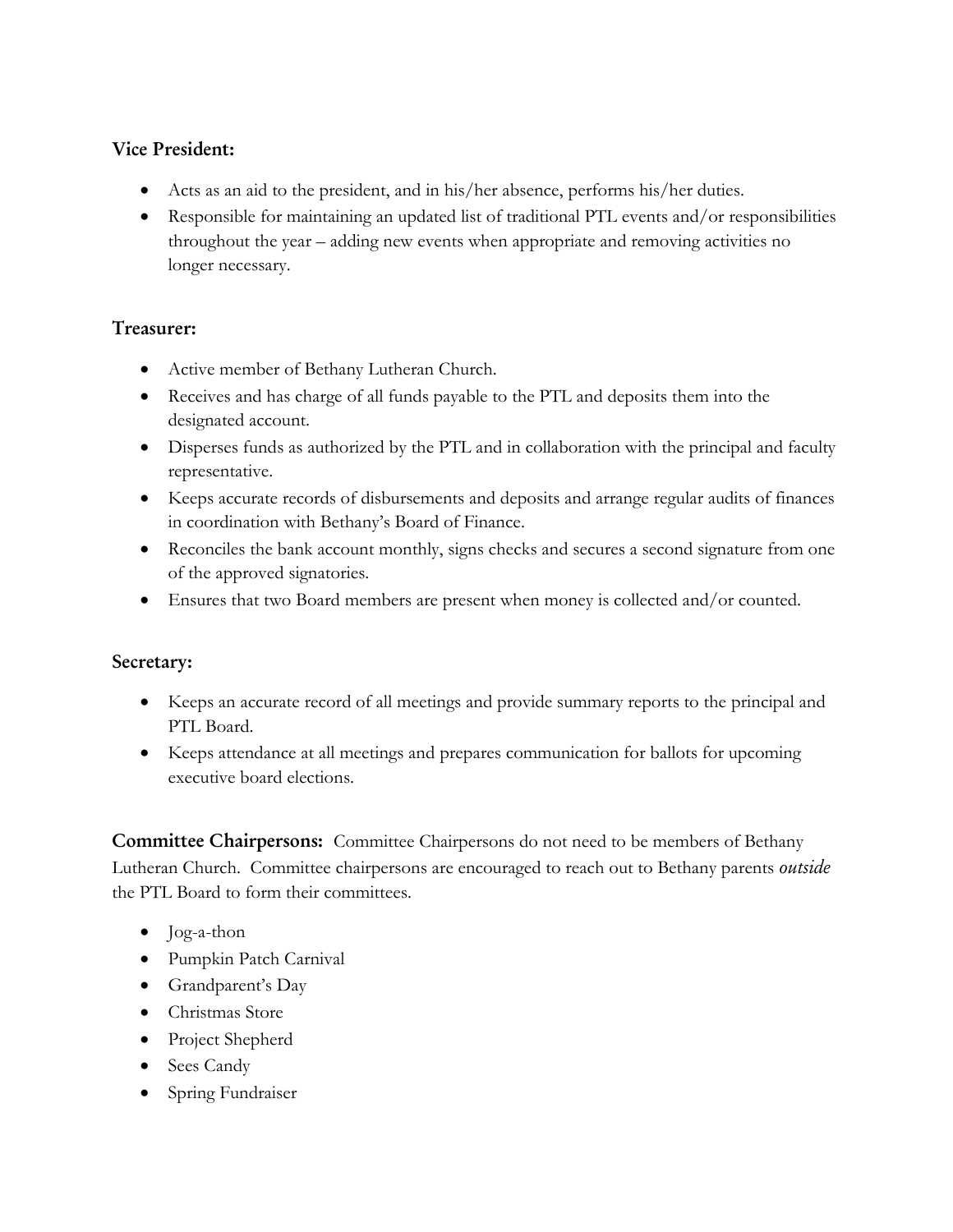- Teacher Appreciation Week
- Bethany Block Party (Fun Day**)**

**Elections:** Regular elections for the executive board will be held in the spring of each school year. Nominations will be presented to the executive board in order to validate each candidate and to prepare a ballot for elections. Elections will be held at a regular PTL meeting (pre-announced a week in advance in the school weekly newsletter). Special elections in case of vacancy may be held at various times throughout the year with appropriate lead time for nominations and announcement of an election date.

#### **Length of terms for Executive Board:**

President –no more than three years consecutively Vice-President – no more than three years consecutively Secretary – no more than three years consecutively Treasurer – no more than three years consecutively Faculty Representative – no term limit and appointed by school principal

Vacancies: When a position has a vacancy, the vacancy will be filled with an appointment by the PTL Executive Board upon a majority vote by the Board.

**Fund Raising:** The PTL may be called upon to plan and oversee a fund-raiser to cover some or all of the cost of materials, events, capital improvement (and the like) which might benefit the overall educational experience at Bethany (one such example is the Jog-a-thon). The number of these events will be limited to two each year and must go through the approval process set up by Bethany's Board of Schools.

In addition to these two fund raising events, the PTL may also collect and distribute funds by coordinating various "school earnings loyalty programs" such as: Box Tops for Education, Labels for Education, Scholastic Book Fairs, etc.…

Handling/Disbursement of Funds: Fiscal operations will be based on a non-profit policy. Two Board members must be present when money is collected and/or counted. An annual budget will be prepared and approved by the PTL at the first monthly meeting, then approved by the Board of Schools. Expenditures up to \$499 may be approved by a majority vote of the Executive Board. Expenditures over \$499 must be approved by the PTL members at a monthly meeting. Authorized signers on the PTL checking account may be members of the Executive Board and/or the Principal. All checks require a completed and approved check request and two signatures on the check itself.

**Community-Building Events:** The PTL may plan and organize several community-building events during the school year (one such example is the Pumpkin Patch Carnival). Board members